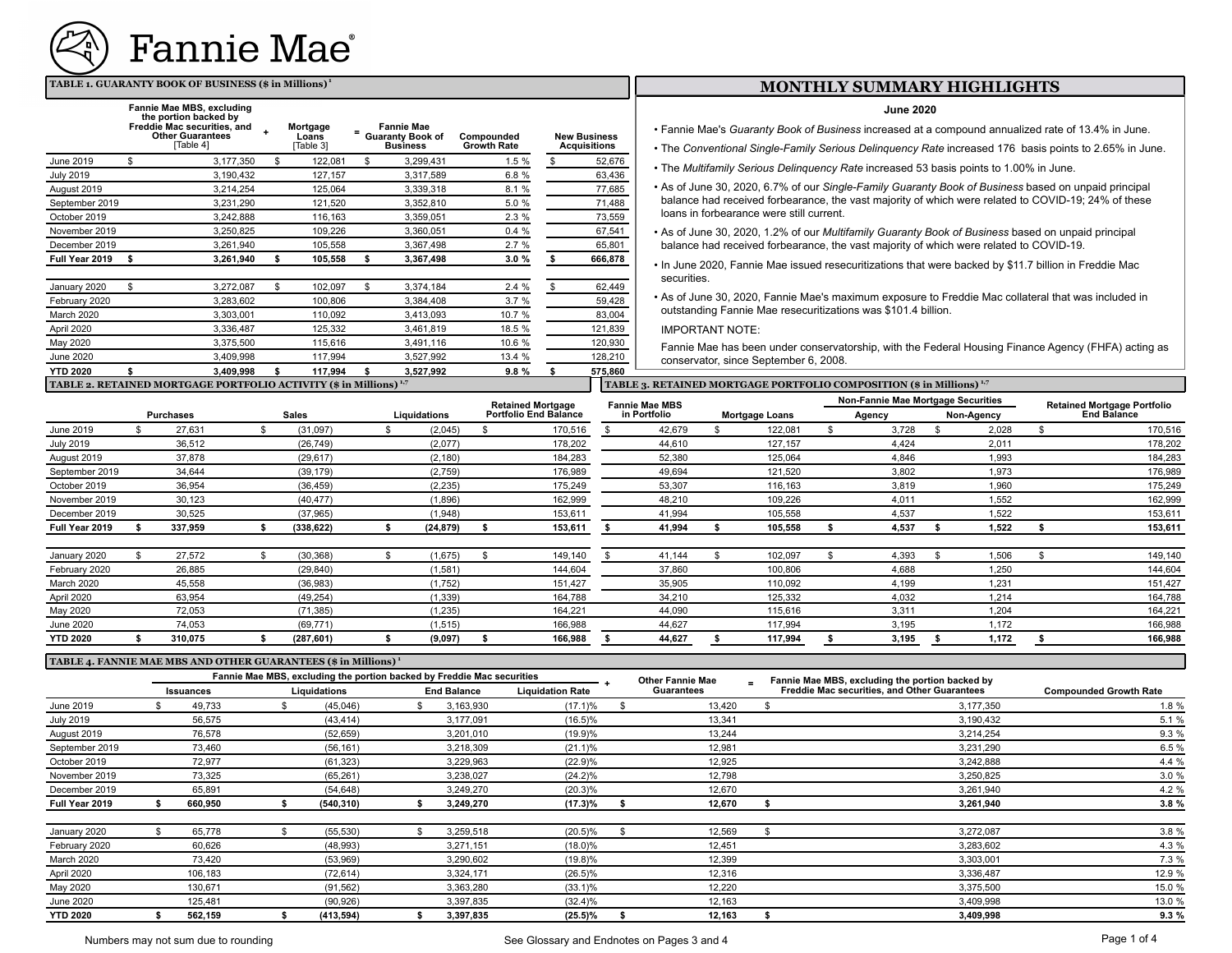| TABLE 5. OTHER INVESTMENTS (\$ in Millions) <sup>1</sup> |  |                                | TABLE 6. DEBT ACTIVITY(\$ in Millions) <sup>2</sup> |           |         |                                             |             |  |                                               |  |                    |  |                                  |  |         |
|----------------------------------------------------------|--|--------------------------------|-----------------------------------------------------|-----------|---------|---------------------------------------------|-------------|--|-----------------------------------------------|--|--------------------|--|----------------------------------|--|---------|
|                                                          |  |                                | <b>Original Maturity</b>                            |           |         |                                             |             |  | Original Maturity > 1 Year                    |  |                    |  |                                  |  |         |
| <b>Other Investments</b><br><b>End Balance</b>           |  | < 1 Year<br><b>End Balance</b> |                                                     | Issuances |         | <b>Maturities and</b><br><b>Redemptions</b> | Repurchases |  | <b>Foreign Exchange</b><br><b>Adjustments</b> |  | <b>End Balance</b> |  | <b>Total Debt</b><br>Outstanding |  |         |
| June 2019                                                |  | 85,349                         | 22,924                                              |           | -       |                                             | (4, 877)    |  | —                                             |  |                    |  | 194,039                          |  | 216,963 |
| <b>July 2019</b>                                         |  | 76,813                         | 18,878                                              |           | 4,015   |                                             | (4, 584)    |  | —                                             |  | (19)               |  | 193,451                          |  | 212,329 |
| August 2019                                              |  | 70,270                         | 28,670                                              |           | –       |                                             | (11, 191)   |  | -                                             |  | —                  |  | 182,260                          |  | 210,930 |
| September 2019                                           |  | 81,488                         | 35,856                                              |           | 2,925   |                                             | (7, 472)    |  | —                                             |  |                    |  | 177,718                          |  | 213,574 |
| October 2019                                             |  | 69,321                         | 30,504                                              |           | 3,200   |                                             | (14, 677)   |  | –                                             |  | 23                 |  | 166,264                          |  | 196,768 |
| November 2019                                            |  | 67,231                         | 25,975                                              |           | 10      |                                             | (7, 714)    |  | -                                             |  | (1)                |  | 158,559                          |  | 184,534 |
| December 2019                                            |  | 74,001                         | 26,688                                              |           | —       |                                             | (3,011)     |  | —                                             |  |                    |  | 155,559                          |  | 182,247 |
| Full Year 2019                                           |  | 74,001                         | 26,688                                              |           | 21,545  |                                             | (73, 523)   |  | (35)                                          |  | 16                 |  | 155,559                          |  | 182,247 |
| January 2020                                             |  | 67,271                         | 20,731                                              |           | 5,160   |                                             | (9, 321)    |  | —                                             |  | (2)                |  | 151,396                          |  | 172,127 |
| February 2020                                            |  | 77,428                         | 24,862                                              |           | 2,045   |                                             | (5, 942)    |  |                                               |  | (13)               |  | 147,486                          |  | 172,348 |
| March 2020                                               |  | 132,137                        | 58,398                                              |           | 32,113  |                                             | (8, 835)    |  | (67)                                          |  | (14)               |  | 170,683                          |  | 229,081 |
| April 2020                                               |  | 162,468                        | 55,423                                              |           | 45,502  |                                             | (8,601)     |  |                                               |  | 6                  |  | 207,590                          |  | 263,013 |
| May 2020                                                 |  | 168,413                        | 48,851                                              |           | 20,490  |                                             | (5,067)     |  |                                               |  | (9)                |  | 223,004                          |  | 271,855 |
| <b>June 2020</b>                                         |  | 175,364                        | 42,266                                              |           | 16,921  |                                             | (6, 131)    |  | —                                             |  | ົ                  |  | 233,796                          |  | 276,062 |
| <b>YTD 2020</b>                                          |  | 175,364                        | 42,266                                              |           | 122,231 |                                             | (43, 897)   |  | (67)                                          |  | (30)               |  | 233,796                          |  | 276,062 |

**TABLE 7. SERIOUS DELINQUENCY RATES**

|                                |                |                             |             |         |                   | <b>Credit Enhanced</b> |                       |         |                                 |
|--------------------------------|----------------|-----------------------------|-------------|---------|-------------------|------------------------|-----------------------|---------|---------------------------------|
|                                |                | Vintage by Origination Year |             |         | <b>Non-Credit</b> | <b>Primary MI and</b>  | <b>Credit Risk</b>    |         |                                 |
|                                | 2004 and Prior | 2005 - 2008                 | 2009 - 2020 | Overall | <b>Enhanced</b>   | Other <sup>4</sup>     | Transfer <sup>5</sup> | Overall | <b>Multifamily</b> <sup>6</sup> |
| June 2019                      | 2.61 %         | 4.45 %                      | 0.32%       | 0.70%   | 0.79%             | 1.01 %                 | 0.24%                 | 0.70 %  | 0.05%                           |
| <b>July 2019</b>               | 2.51 %         | 4.22 %                      | 0.32%       | 0.67%   | 0.75%             | 0.96 %                 | 0.24%                 | 0.67 %  | 0.07%                           |
| August 2019                    | 2.50 %         | 4.20 %                      | 0.32%       | 0.67 %  | 0.75%             | 0.96 %                 | 0.25%                 | 0.67 %  | 0.06%                           |
| September 2019                 | 2.53 %         | 4.24 %                      | 0.33%       | 0.68%   | 0.75%             | 0.97 %                 | 0.27%                 | 0.68 %  | 0.06%                           |
| October 2019                   | 2.51 %         | 4.25 %                      | 0.33%       | 0.67%   | 0.73%             | 0.97 %                 | 0.28%                 | 0.67%   | 0.04%                           |
| November 2019                  | 2.45 %         | 4.08 %                      | 0.34%       | 0.66%   | 0.73%             | 0.96 %                 | 0.29%                 | 0.66 %  | 0.04%                           |
| December 2019                  | 2.48 %         | 4.11 %                      | 0.35%       | 0.66%   | 0.79%             | 0.96%                  | 0.27%                 | 0.66 %  | 0.04%                           |
| January 2020                   | 2.46 %         | 4.08 %                      | 0.35%       | 0.66%   | 0.78%             | 0.96 %                 | 0.28%                 | 0.66 %  | 0.04%                           |
| February 2020                  | 2.46 %         | 4.07 %                      | 0.35%       | 0.65%   | 0.78%             | 0.95 %                 | 0.28%                 | 0.65%   | 0.07%                           |
| March 2020                     | 2.48 %         | 4.11 %                      | 0.35%       | 0.66%   | 0.77%             | 0.95%                  | 0.29%                 | 0.66 %  | 0.05%                           |
| April 2020                     | 2.64 %         | 4.41 %                      | 0.38%       | 0.70%   | 0.81%             | 1.01 %                 | 0.33%                 | 0.70%   | 0.06%                           |
| May 2020                       | 3.09%          | 5.22 %                      | 0.53%       | 0.89%   | 0.98%             | 1.30 %                 | 0.52%                 | 0.89 %  | 0.47%                           |
| June 2020                      | 5.00 %         | 8.37 %                      | 2.21%       | 2.65 %  | 2.37 %            | 3.85 %                 | 2.78 %                | 2.65 %  | 1.00 %                          |
| Jun 2020 % of Book Outstanding | 2%             | 3%                          | 95 %        |         | 51 %              | 22 %                   | 40 %                  |         |                                 |

**Conventional Single-Family<sup>3</sup>**

| <b>Table 8. INTEREST RATE RISK DISCLOSURES</b> |                                           |    |                   |                     |  |  |  |  |
|------------------------------------------------|-------------------------------------------|----|-------------------|---------------------|--|--|--|--|
|                                                | Market Value Sensitivity (\$ in Millions) |    |                   |                     |  |  |  |  |
|                                                | <b>Rate Level</b>                         |    | <b>Rate Slope</b> | <b>Duration Gap</b> |  |  |  |  |
|                                                | Shock (50 bp)                             |    | Shock (25 bp)     | (in years)          |  |  |  |  |
| June 2019                                      | \$<br>(26)                                | \$ | (18)              | 0.04                |  |  |  |  |
| <b>July 2019</b>                               | (23)                                      |    | (5)               | 0.04                |  |  |  |  |
| August 2019                                    | (44)                                      |    | (5)               | (0.01)              |  |  |  |  |
| September 2019                                 | (2)                                       |    | (15)              | (0.01)              |  |  |  |  |
| October 2019                                   | (2)                                       |    | (17)              | (0.03)              |  |  |  |  |
| November 2019                                  | 9                                         |    | (19)              | (0.02)              |  |  |  |  |
| December 2019                                  | 9                                         |    | (21)              |                     |  |  |  |  |
| Full Year 2019                                 | \$<br>(21)                                | \$ | (12)              |                     |  |  |  |  |
| January 2020                                   | \$<br>(11)                                | \$ | (18)              | (0.03)              |  |  |  |  |
| February 2020                                  | (22)                                      |    | (19)              | (0.03)              |  |  |  |  |
| March 2020                                     | (61)                                      |    | (23)              | 0.01                |  |  |  |  |
| April 2020                                     | (42)                                      |    | (22)              |                     |  |  |  |  |
| May 2020                                       | (49)                                      |    | (24)              | (0.01)              |  |  |  |  |
| <b>June 2020</b>                               | (49)                                      |    | (25)              | (0.02)              |  |  |  |  |
| <b>YTD 2020</b>                                | \$<br>(40)                                | \$ | (22)              |                     |  |  |  |  |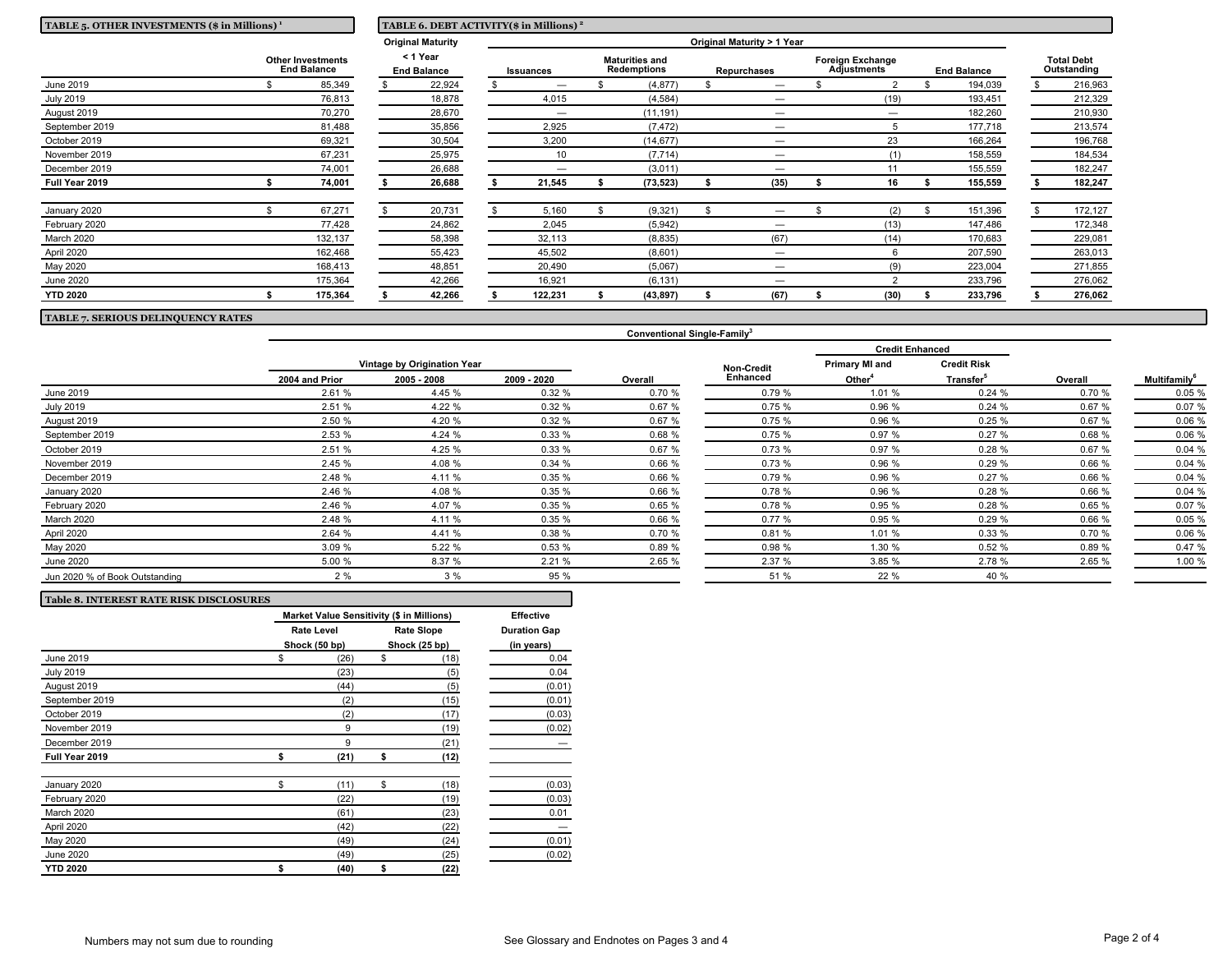# **GLOSSARY & OTHER INFORMATION**

### **General**

Fannie Mae MBS backed by Freddie Mac securities. Fannie Mae and Freddie Mac began issuing uniform mortgage-backed securities ("UMBS") in June 2019. Fannie Mae also began issuing commingled resecuritizations backed in whole or in part by Freddie Mac securities. Fannie Mae excludes the portion of Fannie Mae MBS outstanding ultimately backed by Freddie Mac securities from its guaranty book of business and reports its maximum exposure to Freddie Mac in its Monthly Summary Highlights. This amount represents the maximum amount of Freddie Mac securities that Fannie Mae guarantees. A portion of these Freddie Mac securities may be backed in whole or in part by Fannie Mae MBS, which would also be included in Fannie Mae's guaranty book of business.

Risk Disclosures. In addition to the interest rate risk disclosures provided in Table 8, Fannie Mae's most recent available information relating to debt, liquidity management and credit risk is included in its most recent Form 10-K or Form 10-Q filed with the Securities and Exchange Commission.

**Compounded Growth Rate.** Monthly growth rates are compounded to provide an annualized growth rate.

# **Table 1**

Guaranty Book of Business. Consists of (1) Fannie Mae MBS outstanding (excluding the portions of any structured securities Fannie Mae issues that are backed by Freddie Mac securities), (2) other credit enhancements that Fannie Mae provides on mortgage assets, and (3) mortgage loans of Fannie Mae held in its retained mortgage portfolio.

New Business Acquisitions. Single-family and multifamily mortgage loans purchased during the period and single-family and multifamily mortgage loans underlying Fannie Mae MBS issued pursuant to lender swaps.

# **Table 2**

Retained Mortgage Portfolio Activity. Ending balance represents the unpaid principal balance ("UPB") of Fannie Mae's retained mortgage portfolio. Excludes certain matched trades and certain early funding activities.

**Purchases.** Acquisition of mortgage loans and mortgage securities for the retained mortgage portfolio.

**Sales.** Sales of mortgage securities and mortgage loans from the retained mortgage portfolio.

Liquidations. Represents the total amount of repayments, curtailments, payoffs, and foreclosures on mortgage loans and mortgages underlying securities held in the retained mortgage portfolio.

# **Table 3**

**Retained Mortgage Portfolio Composition.** Shows the primary components of Fannie Mae's retained mortgage portfolio.

**Fannie Mae MBS in portfolio.** Includes Fannie Mae commingled securities, which may be backed in whole or in part by Freddie Mac securities.

**Non-Fannie Mae Agency Securities.** Represents mortgage-related securities issued by Freddie Mac and Ginnie Mae. May include commingled Freddie Mac securities backed in whole or in part by Fannie Mae MBS.

# **Table 4**

Fannie Mae MBS, excluding the portion backed by Freddie Mac securities. Includes Fannie Mae MBS, private-label wraps, whole loan real estate mortgage investment conduit securities (REMICs), and Ginnie Mae wraps. If an MBS has been resecuritized into another MBS, the principal amount is only included once in this total. When Fannie Mae resecuritizes Freddie Mac securities in a Fannie Mae structured security, Fannie Mae reports the additive portion of the Freddie Mac securities that Fannie Mae guarantees in the Monthly Summary Highlights.

**Issuances.** Represents the total amount of Fannie Mae MBS created during the month, including lender-originated issues and Fannie Mae MBS created from mortgage loans previously held in Fannie Mae's portfolio. Fannie Mae MBS may be held in portfolio after their creation.

Liquidations. Represents the total amount of repayments, curtailments, payoffs, and foreclosures on mortgages underlying Fannie Mae MBS, including Fannie Mae MBS held in the retained mortgage portfolio.

**Liquidation Rate.** The liquidation rate is calculated as liquidations divided by the prior period ending balance of total Fannie Mae MBS, annualized.

**Other Fannie Mae Guarantees.** Outstanding balance of Fannie Mae guaranty arrangements that are not Fannie Mae MBS. This primarily includes long-term standby commitments Fannie Mae has issued and credit enhancements it has provided.

# **Table 5**

Other Investments. Primarily consists of cash and readily marketable instruments such as certificates of deposit, federal funds sold, securities purchased under agreements to resell and Treasury bills.

# **Table 6**

Debt Activity. Debt is classified in the table based on its original maturity. For debt with an original term of more than one year, the portion of that long-term debt that is due within one year is not reclassified to "Original Maturity < 1 Year." For more information about Fannie Mae's debt activity, please visit http://www.fanniemae.com/portal/funding-the-market/debt/reports/index.html.

# **Table 7**

Serious Delinguency Rates. A measure of credit performance and indicator of potential future defaults for the single-family and multifamily quaranty books. Single-family seriously delinquent loans are three months or more past due or in the foreclosure process. Multifamily seriously delinquent loans are 60 days or more past due. We report loans receiving payment forbearance as delinquent according to the contractual terms of the loan. Fannie Mae includes in its single-family delinquency rate conventional single-family loans that it owns and that back Fannie Mae MBS and excludes Freddie Macacquired mortgage loans underlying Freddie Mac securities that Fannie Mae has resecuritized.